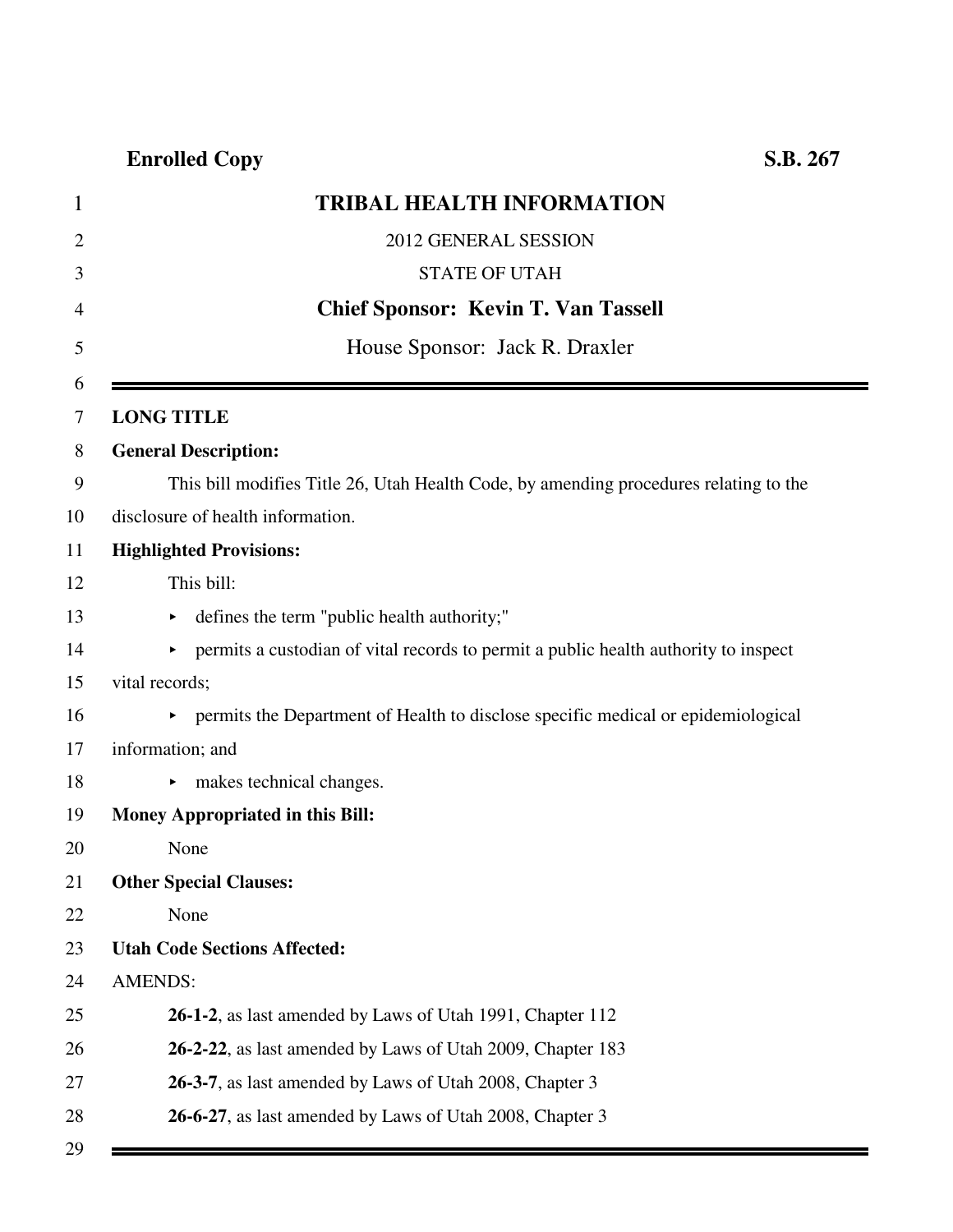| 30 | Be it enacted by the Legislature of the state of Utah:                                                  |
|----|---------------------------------------------------------------------------------------------------------|
| 31 | Section 1. Section 26-1-2 is amended to read:                                                           |
| 32 | 26-1-2. Definitions.                                                                                    |
| 33 | Subject to additional definitions contained in the chapters of this title which are                     |
| 34 | applicable to specific chapters, as used in this title:                                                 |
| 35 | $[\left(\frac{1}{2}\right)]$ (1) "Council" means the Utah Health Advisory Council.                      |
| 36 | $[\frac{(+)}{2}]$ "Department" means the Department of Health created in Section 26-1-4.                |
| 37 | $[\frac{1}{2}]$ (3) "Executive director" means the executive director of the department appointed       |
| 38 | pursuant to Section 26-1-8.                                                                             |
| 39 | (4) "Public health authority" means an agency or authority of the United States, a state,               |
| 40 | a territory, a political subdivision of a state or territory, an Indian tribe, or a person acting under |
| 41 | a grant of authority from or contract with such an agency, that is responsible for public health        |
| 42 | matters as part of its official mandate.                                                                |
| 43 | Section 2. Section 26-2-22 is amended to read:                                                          |
|    |                                                                                                         |
| 44 | 26-2-22. Inspection of vital records.                                                                   |
| 45 | $(1)$ (a) The vital records shall be open to inspection, but only in compliance with the                |
| 46 | provisions of this chapter, department rules, and Section 78B-6-144.                                    |
| 47 | (b) It is unlawful for any state or local officer or employee to disclose data contained in             |
| 48 | vital records contrary to this chapter or department rule.                                              |
| 49 | (c) A custodian of vital records may permit inspection of a vital record or issue a                     |
| 50 | certified copy of a record or a part of a record when the custodian is satisfied that the applicant     |
| 51 | has demonstrated a direct, tangible, and legitimate interest.                                           |
| 52 | (2) A direct, tangible, and legitimate interest in a vital record is present only if:                   |
| 53 | (a) the request is from:                                                                                |
| 54 | (i) the subject;                                                                                        |
| 55 | (ii) a member of the subject's immediate family;                                                        |
| 56 | (iii) the guardian of the subject;                                                                      |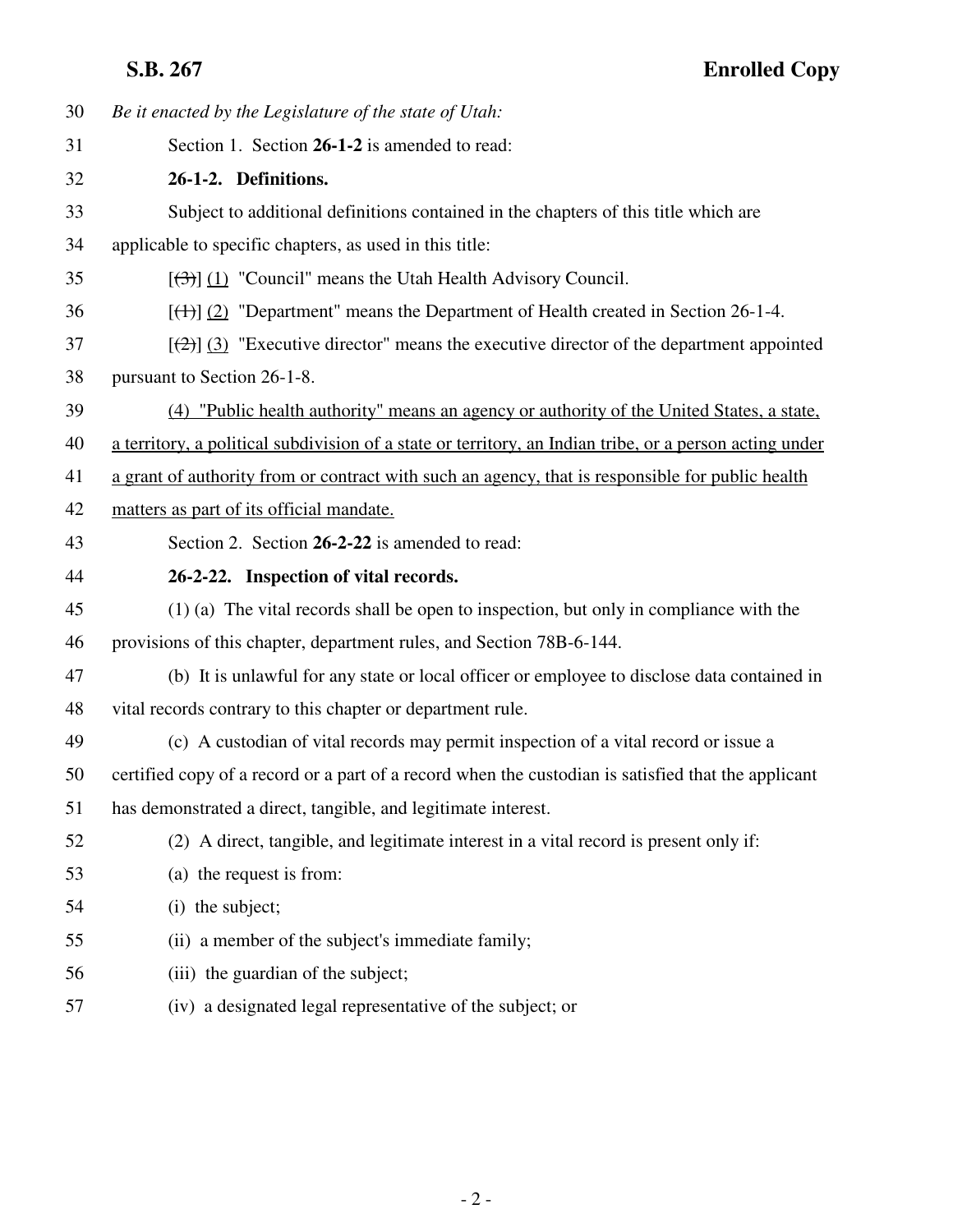| 58 | (v) a person, including a child-placing agency as defined in Section 78B-6-103, with                |
|----|-----------------------------------------------------------------------------------------------------|
| 59 | whom a child has been placed pending finalization of an adoption of the child;                      |
| 60 | (b) the request involves a personal or property right of the subject of the record;                 |
| 61 | (c) the request is for official purposes of a public health authority or a state, local, or         |
| 62 | federal governmental agency;                                                                        |
| 63 | (d) the request is for a statistical or medical research program and prior consent has              |
| 64 | been obtained from the state registrar; or                                                          |
| 65 | (e) the request is a certified copy of an order of a court of record specifying the record          |
| 66 | to be examined or copied.                                                                           |
| 67 | (3) For purposes of Subsection (2):                                                                 |
| 68 | (a) "immediate family member" means a spouse, child, parent, sibling, grandparent, or               |
| 69 | grandchild;                                                                                         |
| 70 | (b) a designated legal representative means an attorney, physician, funeral service                 |
| 71 | director, genealogist, or other agent of the subject or the subject's immediate family who has      |
| 72 | been delegated the authority to access vital records;                                               |
| 73 | (c) except as provided in Title 78B, Chapter 6, Part 1, Utah Adoption Act, a parent, or             |
| 74 | the immediate family member of a parent, who does not have legal or physical custody of or          |
| 75 | visitation or parent-time rights for a child because of the termination of parental rights pursuant |
| 76 | to Title 78A, Chapter 6, Juvenile Court Act of 1996, or by virtue of consenting to or               |
| 77 | relinquishing a child for adoption pursuant to Title 78B, Chapter 6, Part 1, Utah Adoption Act,     |
| 78 | may not be considered as having a direct, tangible, and legitimate interest; and                    |
| 79 | (d) a commercial firm or agency requesting names, addresses, or similar information                 |
| 80 | may not be considered as having a direct, tangible, and legitimate interest.                        |
| 81 | (4) Upon payment of a fee established in accordance with Section 63J-1-504, the                     |
| 82 | following records shall be available to the public:                                                 |
| 83 | (a) except as provided in Subsection $26-2-10(4)(b)$ , a birth record, excluding                    |
| 84 | confidential information collected for medical and health use, if 100 years or more have passed     |
| 85 | since the date of birth;                                                                            |

- 3 -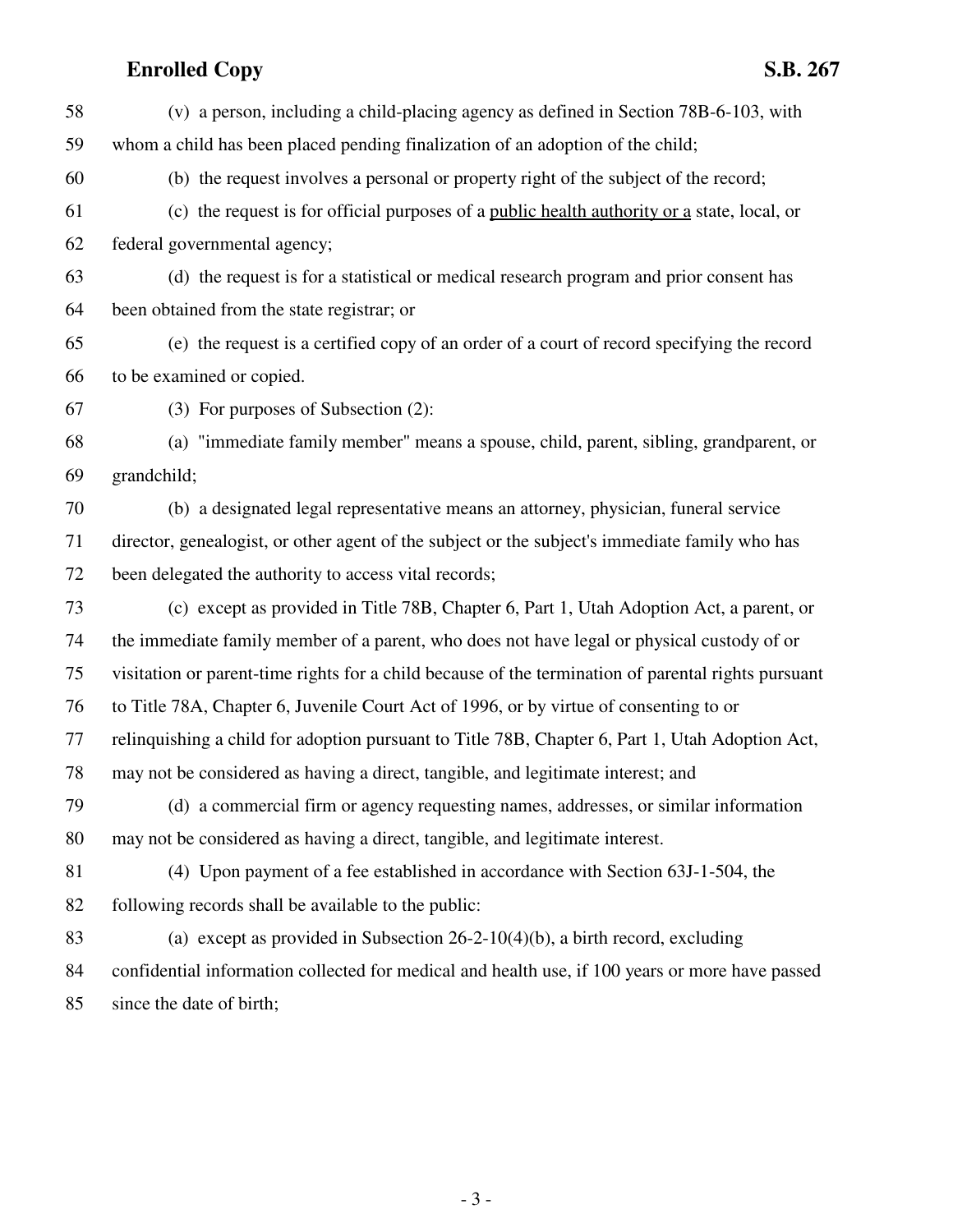# **S.B. 267 Enrolled Copy**

| 86  | (b) a death record if 50 years or more have passed since the date of death; and                  |
|-----|--------------------------------------------------------------------------------------------------|
| 87  | (c) a vital record not subject to Subsection $(4)(a)$ or (b) if 75 years or more have passed     |
| 88  | since the date of the event upon which the record is based.                                      |
| 89  | Section 3. Section 26-3-7 is amended to read:                                                    |
| 90  | 26-3-7. Disclosure of health data -- Limitations.                                                |
| 91  | The department may not disclose any identifiable health data unless:                             |
| 92  | (1) one of the following persons has consented to the disclosure:                                |
| 93  | (a) the individual;                                                                              |
| 94  | (b) the next-of-kin if the individual is deceased;                                               |
| 95  | (c) the parent or legal guardian if the individual is a minor or mentally incompetent; or        |
| 96  | (d) a person holding a power of attorney covering such matters on behalf of the                  |
| 97  | individual;                                                                                      |
| 98  | (2) the disclosure is to a governmental entity in this or another state or the federal           |
| 99  | government, provided that:                                                                       |
| 100 | (a) the data will be used for a purpose for which they were collected by the department;         |
| 101 | and                                                                                              |
| 102 | (b) the recipient enters into a written agreement satisfactory to the department agreeing        |
| 103 | to protect such data in accordance with the requirements of this chapter and department rule     |
| 104 | and not permit further disclosure without prior approval of the department;                      |
| 105 | (3) the disclosure is to an individual or organization, for a specified period, solely for       |
| 106 | bona fide research and statistical purposes, determined in accordance with department rules,     |
| 107 | and the department determines that the data are required for the research and statistical        |
| 108 | purposes proposed and the requesting individual or organization enters into a written            |
| 109 | agreement satisfactory to the department to protect the data in accordance with this chapter and |
| 110 | department rule and not permit further disclosure without prior approval of the department;      |
| 111 | (4) the disclosure is to a governmental entity for the purpose of conducting an audit,           |
| 112 | evaluation, or investigation of the department and such governmental entity agrees not to use    |
| 113 | those data for making any determination affecting the rights, benefits, or entitlements of any   |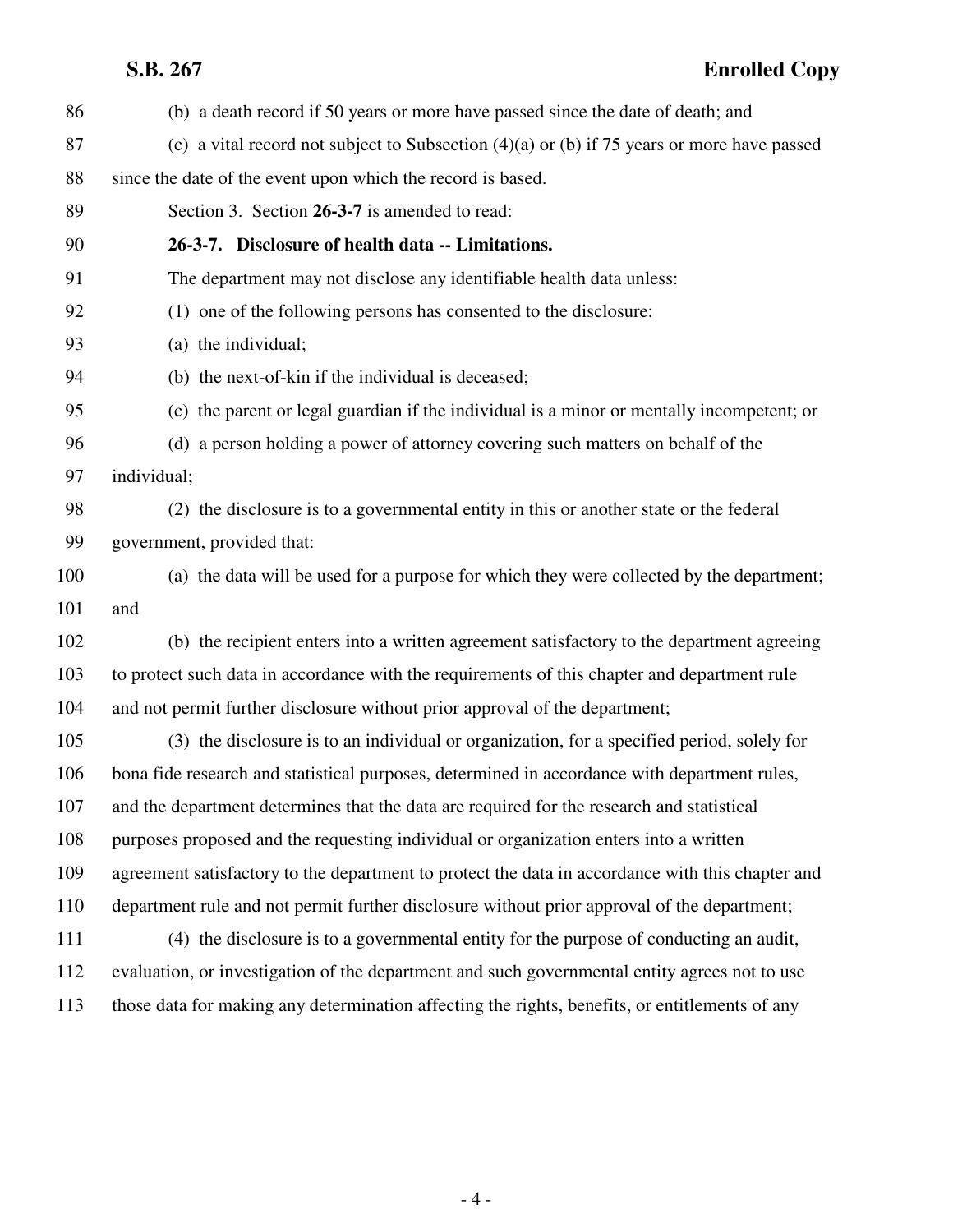114 individual to whom the health data relates;

115 (5) the disclosure is of specific medical or epidemiological information to authorized 116 personnel within the department, local health departments, public health authorities, official 117 health agencies in other states, the United States Public Health Service, the Centers for Disease 118 Control and Prevention (CDC), or agencies responsible to enforce quarantine, when necessary 119 to continue patient services or to undertake public health efforts to control communicable, 120 infectious, acute, chronic, or any other disease or health hazard that the department considers to 121 be dangerous or important or that may affect the public health;

122 (6) the disclosure is of specific medical or epidemiological information to a "health 123 care provider" as defined in Section 78B-3-403, health care personnel, or public health 124 personnel who has a legitimate need to have access to the information in order to assist the 125 patient or to protect the health of others closely associated with the patient. This Subsection 126 (6) does not create a duty to warn third parties;

127 (7) the disclosure is necessary to obtain payment from an insurer or other third-party 128 payor in order for the department to obtain payment or to coordinate benefits for a patient; or

129 (8) the disclosure is to the subject of the identifiable health data.

130 Section 4. Section **26-6-27** is amended to read:

131 **26-6-27. Information regarding communicable or reportable disease confidential** 132 **-- Exceptions.**

133 (1) Information collected pursuant to this chapter in the possession of the department 134 or local health departments relating to an individual who has or is suspected of having a disease 135 designated by the department as a communicable or reportable disease under this chapter shall 136 be held by the department and local health departments as strictly confidential. The department 137 and local health departments may not release or make public that information upon subpoena, 138 search warrant, discovery proceedings, or otherwise, except as provided by this section.

139 (2) The information described in Subsection (1) may be released by the department or 140 local health departments only in accordance with the requirements of this chapter and as 141 follows: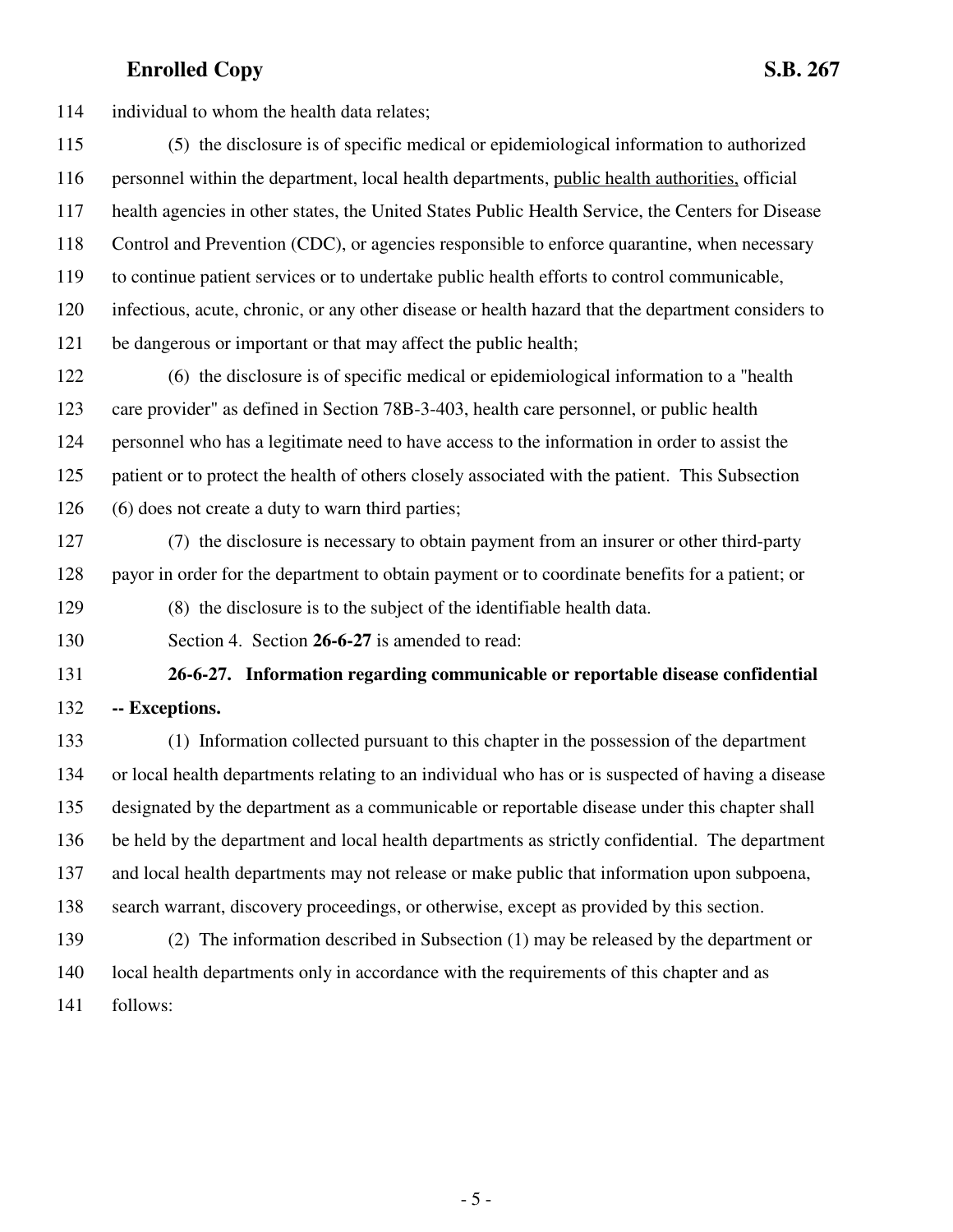### **S.B. 267 Enrolled Copy**

142 (a) specific medical or epidemiological information may be released with the written 143 consent of the individual identified in that information or, if that individual is deceased, his 144 next-of-kin;

145 (b) specific medical or epidemiological information may be released to medical 146 personnel or peace officers in a medical emergency, as determined by the department in 147 accordance with guidelines it has established, only to the extent necessary to protect the health 148 or life of the individual identified in the information, or of the attending medical personnel or 149 law enforcement or public safety officers;

150 (c) specific medical or epidemiological information may be released to authorized 151 personnel within the department, local health departments, public health authorities, official 152 health agencies in other states, the United States Public Health Service, the Centers for Disease 153 Control and Prevention (CDC), or when necessary to continue patient services or to undertake 154 public health efforts to interrupt the transmission of disease;

155 (d) if the individual identified in the information is under the age of 18, the information 156 may be released to the Division of Child and Family Services within the Department of Human 157 Services in accordance with Section 62A-4a-403. If that information is required in a court 158 proceeding involving child abuse or sexual abuse under Title 76, Chapter 5, Offenses Against 159 the Person, the information shall be disclosed in camera and sealed by the court upon 160 conclusion of the proceedings;

161 (e) specific medical or epidemiological information may be released to authorized 162 personnel in the department or in local health departments, and to the courts, to carry out the 163 provisions of this title, and rules adopted by the department in accordance with this title;

164 (f) specific medical or epidemiological information may be released to blood banks, 165 organ and tissue banks, and similar institutions for the purpose of identifying individuals with 166 communicable diseases. The department may, by rule, designate the diseases about which 167 information may be disclosed under this subsection, and may choose to release the name of an 168 infected individual to those organizations without disclosing the specific disease;

169 (g) specific medical or epidemiological information may be released in such a way that

- 6 -